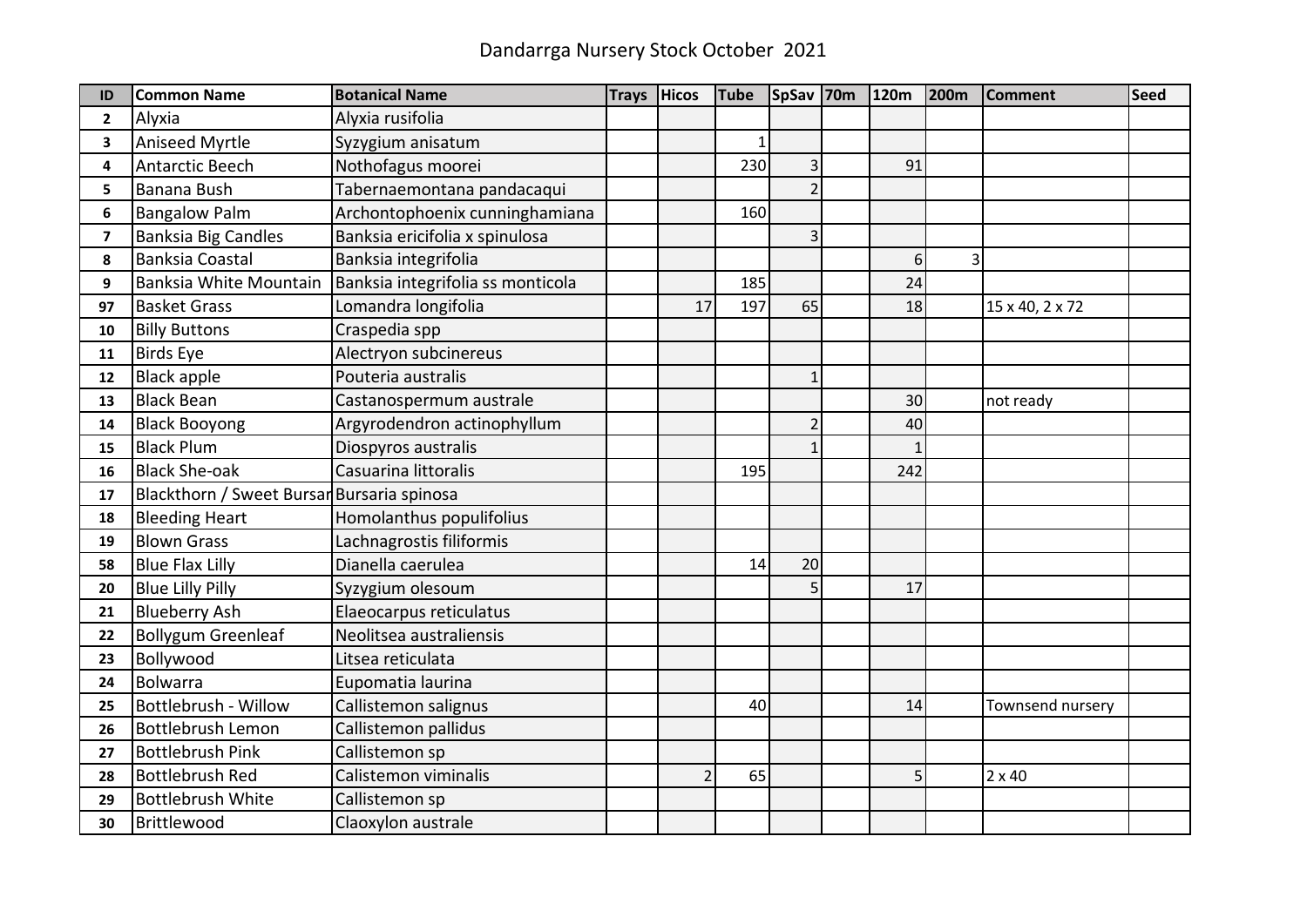## Dandarrga Nursery Stock October 2021

| ID | <b>Common Name</b>       | <b>Botanical Name</b>            | <b>Trays</b> | <b>Hicos</b> | <b>Tube</b>    | SpSav 70m      | 120m         | <b>200m</b> | <b>Comment</b>  | <b>Seed</b> |
|----|--------------------------|----------------------------------|--------------|--------------|----------------|----------------|--------------|-------------|-----------------|-------------|
| 31 | <b>Brown Beech</b>       | Pennantia cunninghamii           |              |              |                |                |              |             |                 |             |
| 32 | <b>Brown Tamarind</b>    | Castanospora alphandi            |              |              |                |                | 4            |             | 2 <sub>nr</sub> |             |
| 33 | <b>Brush Box</b>         | Lophostemon confertus            |              |              | $\overline{2}$ |                | 8            |             |                 |             |
| 34 | <b>Brush Cherry</b>      | Syzygium australe                |              |              |                |                |              |             |                 |             |
| 35 | <b>Brush Muttonwood</b>  | Myrsine howittiana               |              |              | 43             |                |              |             |                 |             |
| 36 | <b>Brush Pepperbush</b>  | Tasmannia insipida               |              |              | 74             |                |              |             |                 |             |
| 37 | <b>Bulbine Lilly</b>     | <b>Bulbine bulbosa</b>           |              |              |                |                |              |             |                 |             |
| 38 | <b>Bunya Pine</b>        | Aracauria bidwilli               |              |              |                |                | 34           |             |                 |             |
| 39 | <b>Burnie Vine</b>       | Trophis scandens                 |              |              |                |                |              |             |                 |             |
| 40 | <b>Burrawang Shining</b> | Macrozamia communis              |              |              | 20             | 13             | 18           |             | $1$ nr          |             |
| 41 | Calicoma                 | Calicoma serratifolia            |              |              | 35             |                | 11           |             |                 |             |
| 42 | Celery Wood              | Polyscias elegans                |              |              |                |                |              |             |                 |             |
| 44 | <b>Cheese Tree</b>       | Glochidion ferdinandi            |              |              |                |                |              |             |                 |             |
| 45 | Christmas Bush           | Ceratopetalum gummiferum         |              |              |                |                |              |             |                 |             |
| 46 | Churnwood, Soapy Box     | Citronella moorei                |              |              |                |                |              |             |                 |             |
| 47 | Coachwood                | Ceratopetalum apetalum           |              |              | 4              |                | 11           |             |                 |             |
| 48 | <b>Coastal Rosemary</b>  | Westringia fruitcosa x eremicola |              |              |                |                |              |             |                 |             |
| 49 | Coffee Bush              | Breynia oblongifolia             |              |              |                |                |              |             |                 |             |
|    | Coolamon                 | Syzygium mooreii                 |              |              | $\overline{3}$ | 20             |              |             | 4 not ready     |             |
|    | <b>Copper Wire Daisy</b> | Podolepis jaceoides              |              |              | 48             |                |              |             |                 |             |
| 52 | Crabapple                | Schizomeria ovata                |              |              | 67             |                |              |             |                 |             |
| 53 | <b>Creek Lilly Pilly</b> | Syzygium smithii                 |              |              | 18             | 8              | 90           |             |                 |             |
|    | Creek Lilly Pilly subsp  | Syzygium smithii subsp.          |              |              |                |                |              |             |                 |             |
| 54 | Crinkle Bush             | Lomatia silaifolia               |              |              | 48             |                |              |             | 20 near ready   |             |
| 55 | Daisy Misty Ck Lookout   | unknown                          |              |              |                |                |              |             |                 |             |
| 56 | Daisy Yam                | Microseris lanceolata            |              |              |                |                |              |             |                 |             |
| 57 | Davidson Plum            | Davidsonia sp (jerseyana)        |              |              | 43             |                |              |             |                 |             |
| 59 | Dorrigo Daisy            | Olearia flocktoniae              |              |              |                |                |              |             |                 |             |
| 60 | Dorrigo Hakea            | Hakea ochroptera                 |              |              | 109            | $\overline{2}$ | 63           |             |                 |             |
| 61 | Dorrigo Pepper           | Tasmannia stipitata              |              |              | 67             |                |              |             | small           |             |
| 62 | Dorrigo Waratah          | Alloxylon pinnatum               |              |              | 35             |                | $\mathbf{1}$ |             |                 |             |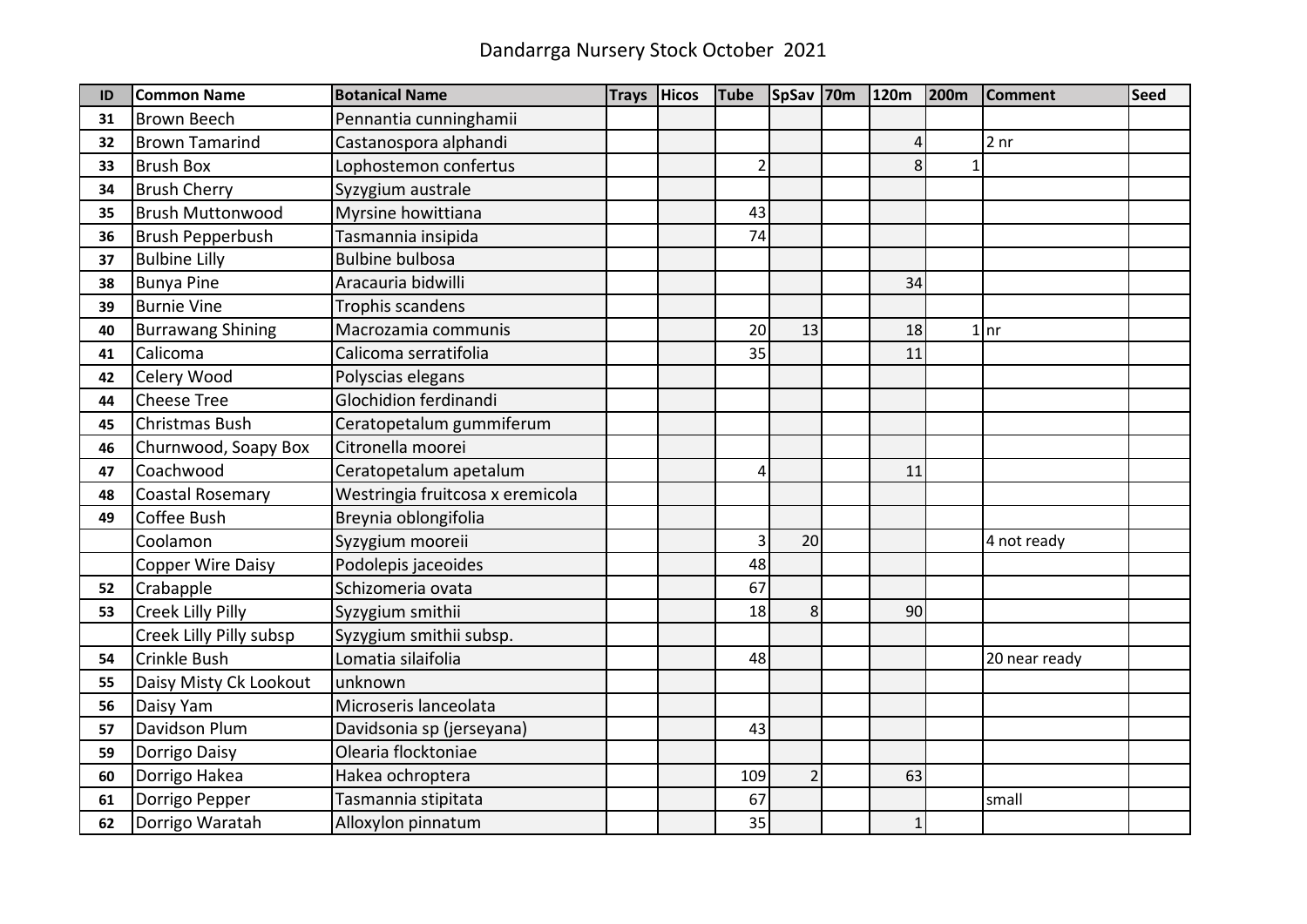| ID           | <b>Common Name</b>          | <b>Botanical Name</b>           | <b>Trays</b> | <b>Hicos</b> | <b>Tube</b> | SpSav 70m |    | 120m         | <b>200m</b> | <b>Comment</b>    | <b>Seed</b> |
|--------------|-----------------------------|---------------------------------|--------------|--------------|-------------|-----------|----|--------------|-------------|-------------------|-------------|
|              | Dunn's White Gum            | Eucalyptus dunnii               |              |              |             |           |    | 78           |             |                   |             |
| 63           | <b>Elderberry Panax</b>     | Polyscias sambucifoia           |              |              | 21          |           |    |              |             |                   |             |
| 64           | Eriostemon, Philotheca      | Philotheca                      |              |              |             |           |    |              |             |                   |             |
| 68           | <b>Everlasting Daisy</b>    | Xerochrysum bracteatum          |              |              |             |           |    |              |             |                   |             |
| 66           | Forest Maple                | Cryptocarya rigida              |              |              | 42          |           |    |              |             |                   |             |
| 67           | Forest Oak                  | Allocasuarina torulosa          |              |              | 383         | 65        | 15 | 30           |             |                   |             |
| 69           | Forest Pennywort            | Hydrocoytile geraniifolia       |              |              |             |           |    |              |             | punnets           |             |
| 70           | <b>Forest Red Gum</b>       | Eucalyptus tereticornis         |              |              | 30          | 3         |    | 194          |             |                   |             |
| $\mathbf{1}$ | <b>Fringed Wattle</b>       | Acacia fimbriata                |              |              | 43          |           |    |              |             | townsend nursery  |             |
| 71           | Gahnia                      | Gahnia aspera                   |              |              |             |           |    |              |             |                   |             |
| 72           | Geebung                     | Persoonia media                 |              |              | 95          |           |    |              |             |                   |             |
| 73           | Gonocarpus                  | Gonocarpus                      |              |              |             |           |    |              |             |                   |             |
| 43           | Gotu kola                   | Centanella asiatia              |              |              |             |           |    |              |             |                   |             |
| 74           | Grass tree                  | Xanthorrea australis            |              |              |             |           |    |              |             |                   |             |
| 82           | <b>Grey Myrtle</b>          | Backhousia myrtifolia           |              |              |             |           |    |              |             |                   |             |
| 75           | Groundberry Heath           | Acrotriche aggregata            |              |              |             |           |    |              |             |                   |             |
| 169          | <b>Guinea Flower</b>        | Hibbertia scandens              |              |              |             |           |    |              |             |                   |             |
| 76           | Hairy acronychia            | Acronychia pubescens            |              |              |             |           |    |              |             |                   |             |
| 77           | Hairy Psychotria            | Psychotria loniceroides         |              |              |             |           |    |              |             |                   |             |
|              | <b>Hard Corkwood</b>        | Endiandra siberii               |              |              |             |           |    |              |             |                   |             |
| 80           | Hardenbergia                | Hardenbergia violaceae          |              |              |             |           |    |              |             |                   |             |
| 81           | <b>Hardwater Fern</b>       | Parablechnum wattsii            |              |              | 5           |           |    | $\mathbf{1}$ |             |                   |             |
| 83           | Hillgrove gum               | Eucalyptus michaelii            |              |              |             |           |    |              |             |                   |             |
| 84           | <b>Holly Bush</b>           | Alchornea ilicifolia            |              |              |             |           |    |              |             |                   |             |
| 85           | Hoop Pine                   | Araucaria cunninghamii          |              |              | 121         |           |    | 20           |             | $1$  95 not ready |             |
| 65           | <b>Illawarra Flame Tree</b> | <b>Brachychiton acerifolius</b> |              |              |             |           | 31 | 9            |             |                   |             |
| 87           | Jackwood                    | Cryptocauria glausescens        |              |              | 16          |           |    | 6            |             |                   |             |
| 88           | Kangaroo Apple              | Solanum aviculare               |              |              |             |           |    |              |             |                   |             |
| 89           | Kangaroo Paw                | Anigozanthus flavidus           |              |              |             |           |    |              |             |                   |             |
| 90           | <b>Kidney Plant</b>         | Dichondra repens                |              |              | 9           |           |    |              |             |                   |             |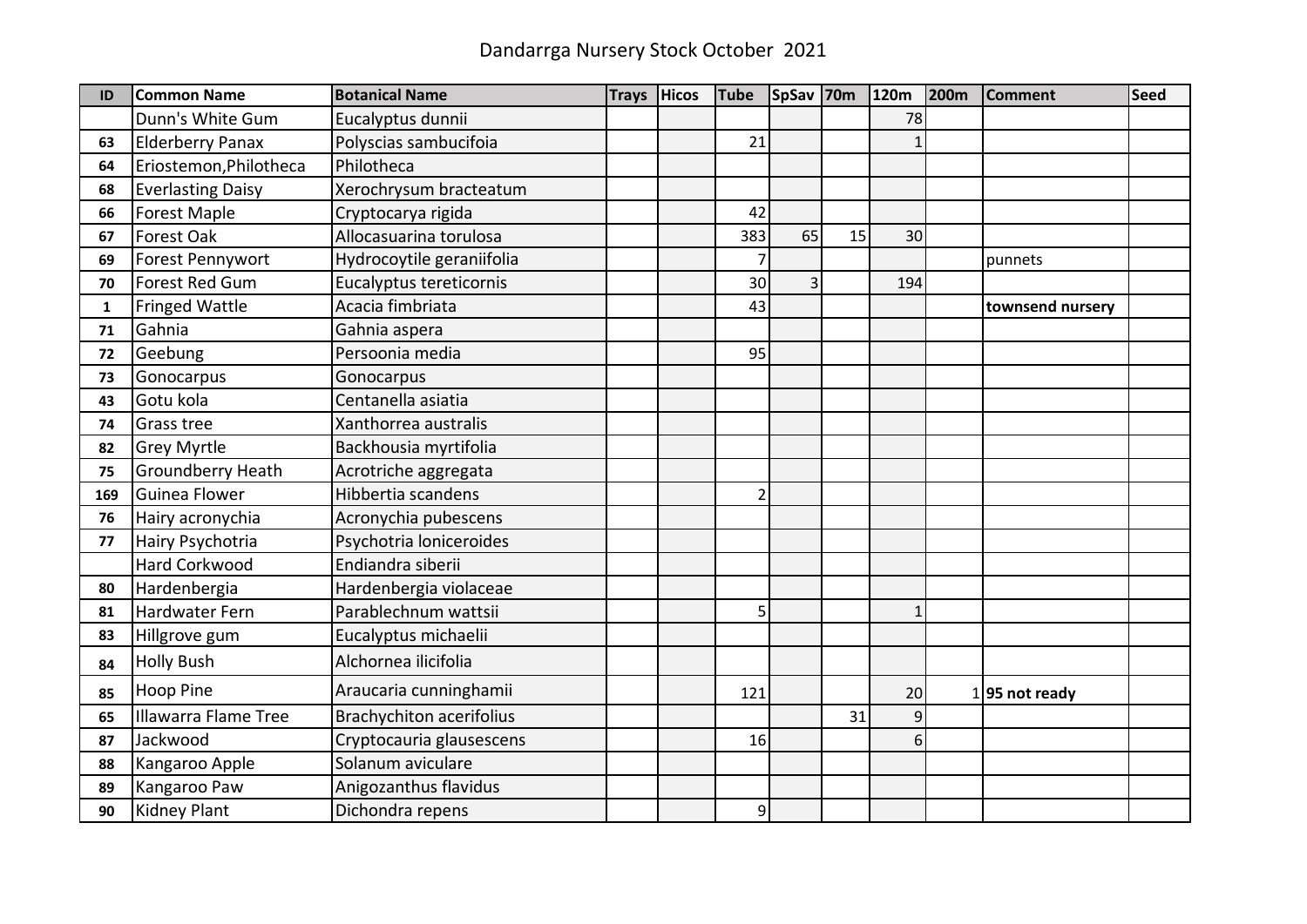| ID  | <b>Common Name</b>        | <b>Botanical Name</b>        | <b>Trays</b> | <b>Hicos</b> | <b>Tube</b>          | SpSav 70m |    | 120m | <b>200m</b> | <b>Comment</b> | <b>Seed</b> |
|-----|---------------------------|------------------------------|--------------|--------------|----------------------|-----------|----|------|-------------|----------------|-------------|
| 91  | Koda                      | Ehretia acuminata            |              |              |                      |           |    |      |             |                |             |
| 92  | Kurrajong Uralla          | <b>Brachychiton poulneus</b> |              |              |                      |           |    | 12   |             |                |             |
| 93  | Lemon Bottlebrush         | Callistemon pallidus         |              |              |                      |           |    |      |             |                |             |
| 94  | Lilly Pilly Resilience    | Syzygium australe cultivar   |              |              |                      |           |    |      |             |                |             |
| 95  | Lolly Bush                | Clerodendrum floribundum     |              |              |                      |           |    |      |             |                |             |
| 99  | Lomandra tanika           | Lomandra tanika              |              |              |                      |           |    |      |             |                |             |
| 100 | Macadamia                 | Macadamia                    |              |              |                      |           |    | 4    |             |                |             |
| 101 | Macleay Laurel            | Anopterus macleayanus        |              |              | 236                  |           |    | 67   |             |                |             |
| 96  | Mat Rush                  | Lomandra histrix             |              | 31           | 200                  |           |    |      |             | 31 x 40        |             |
| 103 | Midyim Berry              | Austromyrtus dulcis          |              |              |                      |           |    |      |             |                |             |
| 104 | Moreton Bay Fig           | Ficus macrophylla            |              |              |                      |           |    |      |             |                |             |
| 105 | Mountain Denhamia         | Denhamia mooreii             |              |              | 39                   |           |    |      |             |                |             |
|     | <b>Mountain Laurel</b>    | Cryptocarya nova-anglica     |              |              |                      |           |    |      |             |                |             |
| 106 | Mountain Walnut           | Cryptocauria foveolata       |              |              |                      |           |    |      |             |                |             |
| 107 | <b>Mountain Wineberry</b> | Aristotelia serrata          |              |              |                      |           |    |      |             |                |             |
|     | Murrogan                  | Cryptocarya microneura       |              |              | 250                  |           |    |      |             | more to tube   |             |
| 108 | Muttonwood                | Myrsine variabilis           |              |              |                      |           |    |      |             |                |             |
| 109 | Myrtle Ebony              | Diospyros pentamera          |              |              |                      |           |    | 4    |             |                |             |
| 110 | Native Broom              | Viminaria juncea             |              |              | $\overline{\Lambda}$ |           |    |      |             |                |             |
| 111 | Native Fingerlime         | Citrus australasica          |              |              |                      |           |    |      |             |                |             |
| 112 | Native Frangipani         | Hymenosporum flavum          |              |              | 20                   |           |    |      |             |                |             |
| 113 | Native grape              | Cissus hypoglaucus           |              |              |                      |           |    |      |             |                |             |
| 114 | Native Indigo             | Indigofera australis         |              |              |                      |           |    |      |             |                |             |
| 115 | <b>Native Mint</b>        | Prostanthera                 |              |              |                      |           |    |      |             |                |             |
| 116 | Native mulberry           | Pipturus argenteus           |              |              |                      |           |    |      |             |                |             |
| 197 | Native Quince             | Guoia semiglauca             |              |              | 75                   |           |    |      |             |                |             |
| 117 | Native Raspberry          | Rubus sp                     |              |              |                      |           |    |      |             |                |             |
| 118 | Native Rock orchid        | Dendrobium speciosum         |              |              |                      |           |    |      |             |                |             |
| 119 | Native Senna              | Senna artemisioides          |              |              |                      |           |    |      |             |                |             |
| 120 | <b>Native Tamarind</b>    | Diploglottis australis       |              |              |                      |           | 14 |      |             |                |             |
| 121 | Native violet             | Viola hederaceae             | 1            |              |                      |           |    |      |             |                |             |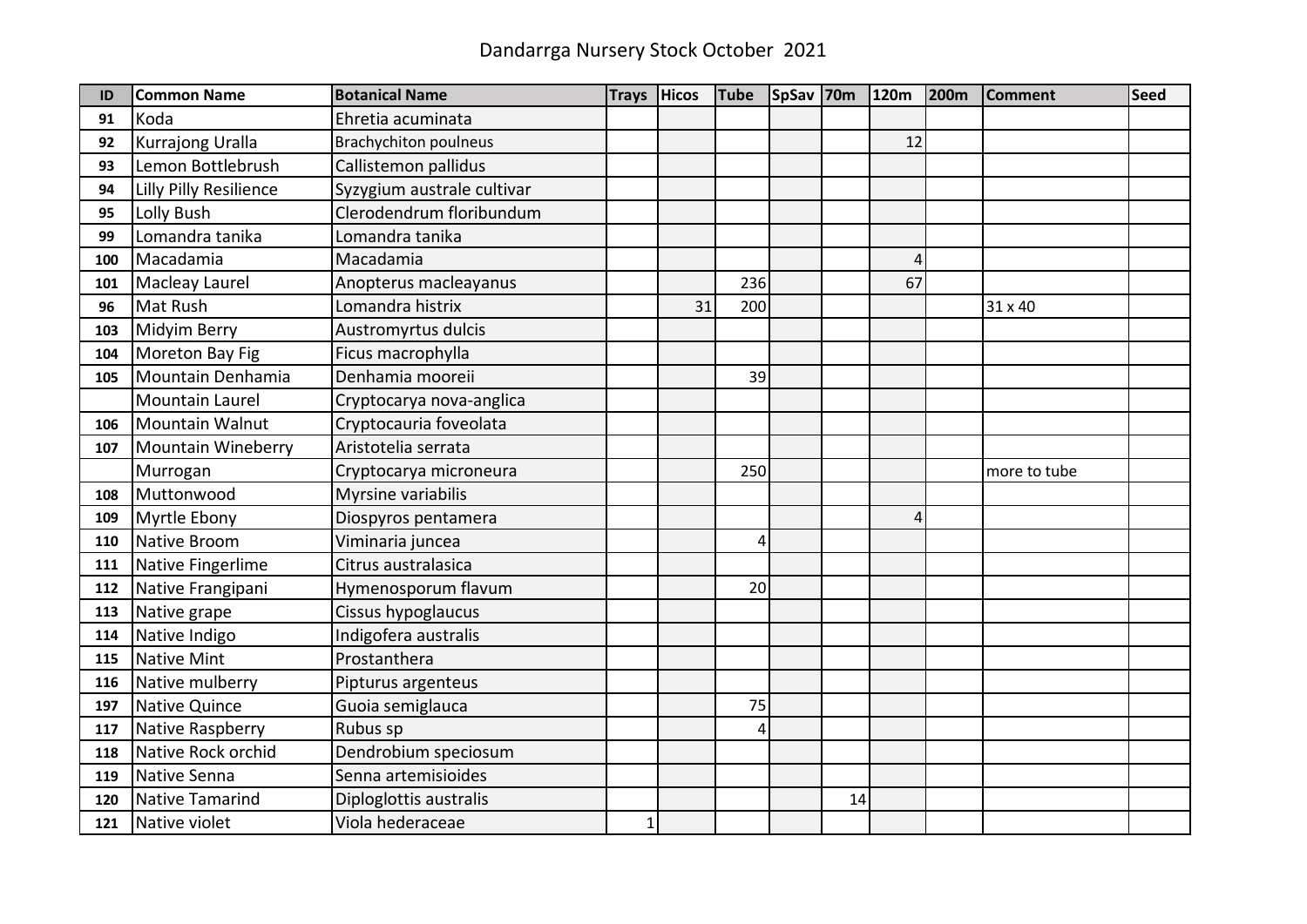| ID  | <b>Common Name</b>                             | <b>Botanical Name</b>        | <b>Trays</b> | Hicos | <b>Tube</b>    | SpSav 70m      | 120m           | <b>200m</b>  | <b>Comment</b> | <b>Seed</b> |
|-----|------------------------------------------------|------------------------------|--------------|-------|----------------|----------------|----------------|--------------|----------------|-------------|
| 79  | Needlebush Hakea                               | Hakea sieberiana             |              |       | 25             |                | 57             |              |                |             |
|     | <b>NSW Waratah</b>                             | Telopea speciosissima        |              |       |                |                |                |              |                |             |
| 122 | <b>Olivers Sassafrass</b>                      | Cinnamomum oliveri           |              |       |                |                |                |              |                |             |
| 123 | <b>Orange Berry</b>                            | Drymophila mooreii           |              |       | 6 <sup>1</sup> |                |                |              |                |             |
| 9   | Orange Boxwood                                 | Denhamia celestroides        |              |       |                |                |                |              |                |             |
| 125 | Orange Thorn                                   | Pittosporum multiflorum      |              |       | 32             | 20             |                |              |                |             |
| 126 | Pencil Cedar                                   | Polyscias murrayi            |              |       |                |                |                |              |                |             |
| 127 | Pepperberry                                    | Cryptocarya obovata          |              |       |                |                |                |              |                |             |
| 128 | Peppermint Gum                                 | Eucalyptus nicholii          |              |       |                |                |                |              |                |             |
| 129 | Pimelea                                        | Pimelea ciliata              |              |       |                |                |                |              |                |             |
| 130 | Pink Cherry                                    | Austrobuxus swainii          |              |       | 50             |                |                |              |                |             |
| 131 | Plectranthus                                   | Plectranthus parviflorus     |              |       |                |                |                |              |                |             |
| 132 | Plum Pine                                      | Podocarpus elatus            |              |       |                |                |                |              |                |             |
| 134 | Pollia                                         | Pollia crispata              |              |       |                |                |                |              |                |             |
| 135 | Port Jackson Pine, Native Callitris rhomboidea |                              |              |       | 90             |                | $\mathbf{1}$   | $\mathbf{1}$ |                |             |
| 136 | Prickly Ash                                    | Orites excelsus              |              |       | 177            |                |                |              |                |             |
| 137 | Prickly Paperbark                              | Melaleuca styphelioides      |              |       |                |                |                |              |                |             |
| 138 | <b>Purple Cherry</b>                           | Syzygium crebrinerve         |              |       |                |                | $\mathbf{1}$   |              |                |             |
| 139 | <b>Pygmy Cypress</b>                           | Calitris oblonga             |              |       | 205            |                |                |              |                |             |
| 98  | Rainforest Lomandra                            | Lomandra spicata             |              |       | 40             |                | 30             |              |                |             |
| 140 | Rasp Fern                                      | Doodia aspera                |              |       |                |                |                |              |                |             |
| 141 | <b>Red Ash</b>                                 | Alphitonia excelsa           |              |       |                |                |                |              |                |             |
| 142 | <b>Red Carabeen</b>                            | Karrabina benthamiana        |              |       |                | $\overline{2}$ | $\overline{7}$ |              |                |             |
| 143 | <b>Red Cedar</b>                               | Toona ciliata                |              |       |                |                |                |              |                |             |
| 144 | Red Flowering Ironbark                         | Eucalyptus sideroxylon rosea |              |       |                |                |                |              |                |             |
|     | <b>Red Pear Fruit</b>                          | Misocarpus australis         |              |       |                |                |                |              |                |             |
| 145 | <b>Red Sassafrass</b>                          | Sassafras albidum            |              |       |                |                |                |              |                |             |
| 146 | <b>Red-barked Sassafrass</b>                   | Cinnamomum virens            |              |       |                |                |                |              |                |             |
| 147 | <b>Ribbon Gum</b>                              | Eucalyptus vim. nobilis      |              |       | 20             |                |                | $\mathbf{1}$ |                |             |
| 148 | Riberry                                        | Syzygium luehmanni           |              |       |                | $1\vert$       |                |              | nr             |             |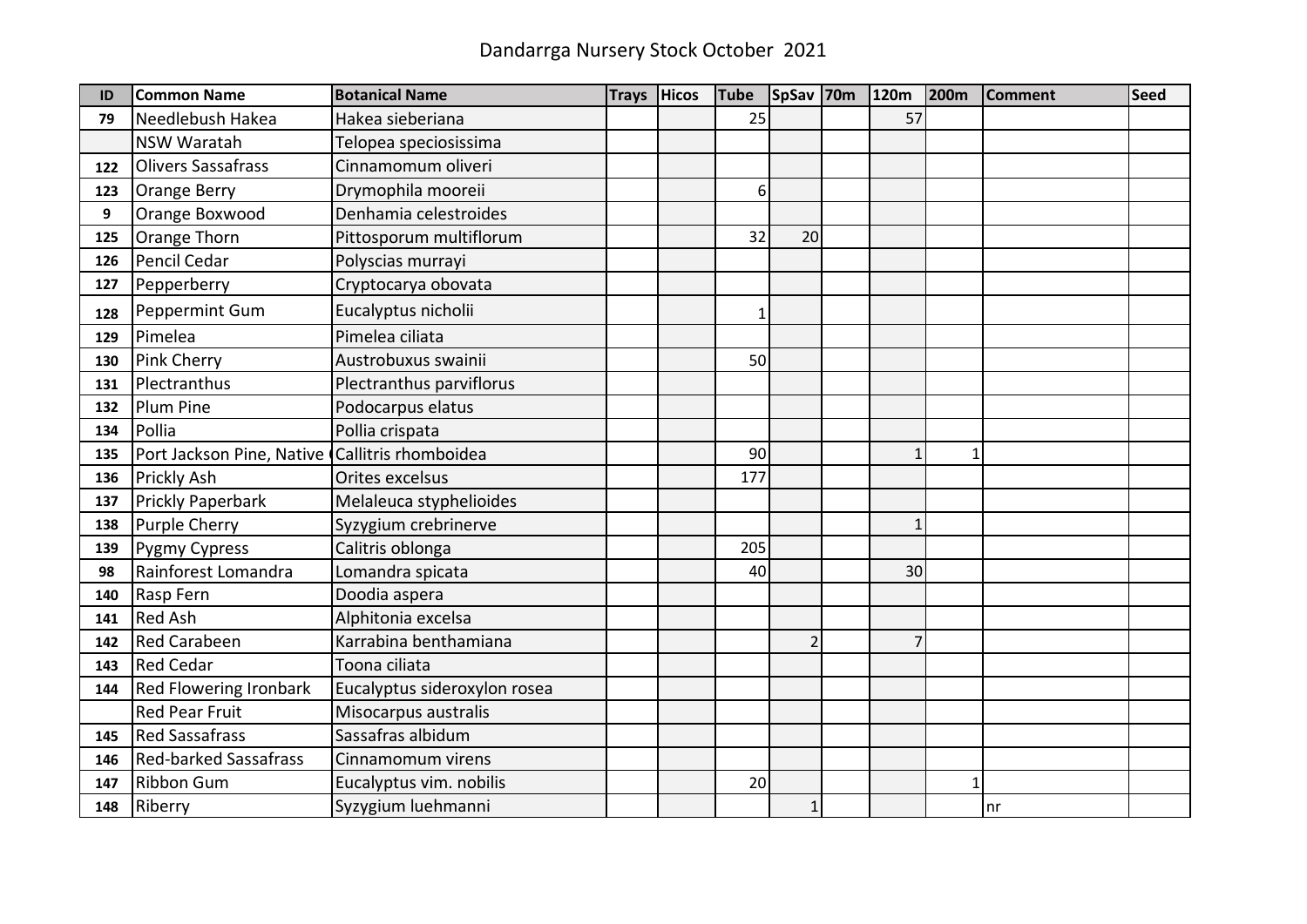| ID  | <b>Common Name</b>        | <b>Botanical Name</b>       | <b>Trays</b> | <b>Hicos</b> | <b>Tube</b>  | SpSav 70m      | 120m           | <b>200m</b>    | <b>Comment</b> | <b>Seed</b> |
|-----|---------------------------|-----------------------------|--------------|--------------|--------------|----------------|----------------|----------------|----------------|-------------|
| 149 | <b>Rice Flower</b>        | Ozothamnus diosmifolius     |              |              |              |                |                |                |                |             |
| 150 | <b>River Oak</b>          | Casuarina cunninghamiana    |              |              | 535          |                | 55             |                |                |             |
| 181 | River Tea tree            | Leptospermum polygalifolium |              |              | 190          |                |                |                | $7 \times 40$  |             |
| 151 | <b>Rock Orchid</b>        | Dendrobium speciosum        |              |              | $\mathbf{1}$ |                |                |                |                |             |
| 152 | Rose leaf Marara          | Ackama paniculata           |              |              | 8            |                |                |                |                |             |
| 153 | Rose Maple                | Cryptocarya erythroxylon    |              |              |              |                |                |                |                |             |
| 154 | Rose Myrtle               | Archirhodomyrtus beckleri   |              |              |              |                |                |                |                |             |
| 155 | Rosewood                  | Disoxylon fraserianum       |              |              |              | $\overline{2}$ | 13             | $\overline{2}$ |                |             |
| 156 | <b>Rusty Plum</b>         | Niemeyera whitei            |              |              |              |                |                |                |                |             |
| 157 | Sally Wattle              | Acacia melanoxylon          |              |              | 41           |                | 20             |                |                |             |
| 158 | Sandpaper Fig             | Ficus coronata              |              |              | 102          |                |                |                | 35 ready       |             |
| 159 | <b>Sassafras</b>          | Doryphora sassafras         |              |              |              |                |                |                |                |             |
| 160 | <b>Scentless Rosewood</b> | Synoum glandulosum          |              |              |              |                |                |                |                |             |
| 162 | <b>Scurvy Weed</b>        | Commelina cyanea            |              |              |              |                |                |                |                |             |
| 163 | Shield Pennywort          | Hydrocotyle verticillata    |              |              |              |                |                |                |                |             |
| 164 | <b>Showy Hop Bush</b>     | Dodonea megazyga            |              |              |              |                |                |                |                |             |
| 165 | Silky Lomatia             | Lomatia fraseri             |              |              | 125          |                |                |                |                |             |
| 166 | <b>Silky Oak</b>          | Grevillea robusta           |              |              |              |                | $\mathbf{1}$   |                |                |             |
| 50  | Slender Palm Lilly        | Cordyline stricta           |              |              |              |                |                |                |                |             |
| 167 | Smooth Lomatia            | Lomatia arborescens         |              |              |              |                |                |                |                |             |
| 170 | Socketwood                | Daphnandra apatela          |              |              |              |                |                |                |                |             |
| 171 | Soft Corkwood             | Duboisia myoporoides        |              |              |              |                |                |                |                |             |
| 172 | Solo Plum                 | Guilfoylia monostylis       |              |              |              |                | $\overline{2}$ |                |                |             |
| 173 | Spiky Cycad               | Cycas sp                    |              |              |              |                |                |                |                |             |
| 174 | Steelwood                 | Sarcopterix stipata         |              |              |              |                |                |                |                |             |
| 175 | <b>Stinging Tree</b>      | Dendrocnide moroides        |              |              |              |                |                |                |                |             |
| 176 | Stout Bamboo grass        | Austrostipa ramosissima     |              |              |              |                |                |                |                |             |
| 177 | <b>Strangler Fig</b>      | Ficus watkinsonia           |              |              |              |                |                |                |                |             |
| 178 | <b>Stringybark Pine</b>   | Callitris macleayana        |              |              | 3            |                |                |                |                |             |
| 179 | Sweet Morinda Vine        | Morinda jasminoides         |              |              |              |                |                |                |                |             |
| 204 | Sweet Pittosporum         | Pittosporum undulatum       |              |              | 130          | 100            |                |                |                |             |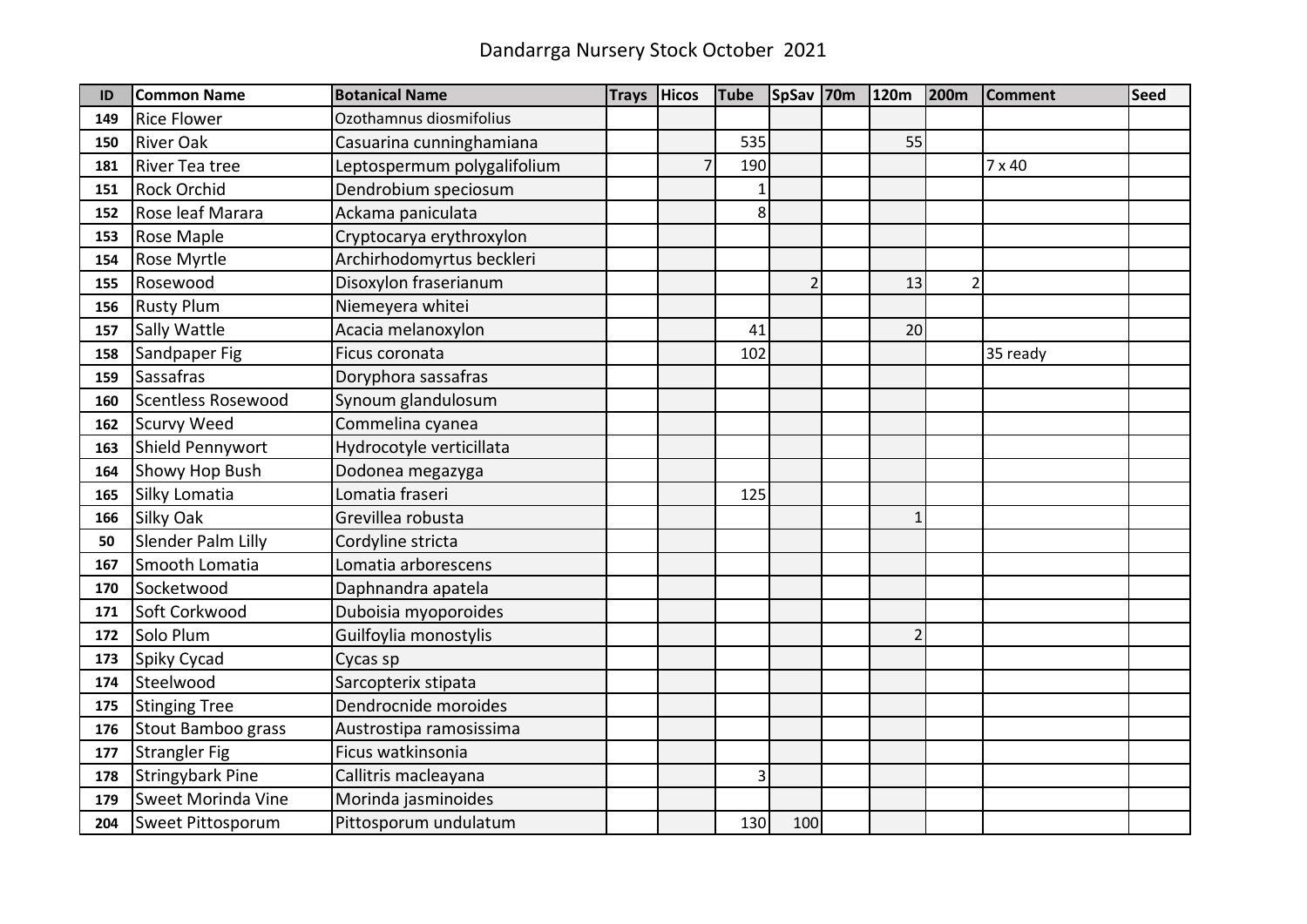| ID  | <b>Common Name</b>        | <b>Botanical Name</b>       | <b>Trays</b> | Hicos | <b>Tube</b>              | SpSav 70m      | 120m         | 200m | <b>Comment</b> | <b>Seed</b> |
|-----|---------------------------|-----------------------------|--------------|-------|--------------------------|----------------|--------------|------|----------------|-------------|
| 180 | Tallowood                 | Eucalyptus microcorys       |              |       | 363                      | 29             | 177          |      |                |             |
| 86  | <b>Tea Tree</b>           | Melaleuca alternifolia      |              |       |                          |                |              |      |                |             |
| 102 | Thyme Honey Myrtle        | Melaleuca thymifolia        |              |       |                          |                |              |      |                |             |
| 78  | <b>Tree Hakea</b>         | Hakea eriantha              |              |       | 17                       |                |              |      |                |             |
| 182 | <b>Tree Heath</b>         | Trochocarpa laurina         |              |       | $\mathcal{P}$            |                |              |      |                |             |
| 183 | <b>Tree Violet</b>        | Melicytus dentatus          |              |       |                          |                |              |      |                |             |
| 184 | Trema                     | Trema tomentosa             |              |       |                          |                |              | 1    |                |             |
| 185 | <b>Tulip Satinwood</b>    | Rodosphaera rodanthema      |              |       | $\overline{\phantom{a}}$ |                |              |      |                |             |
| 168 | <b>Turkey Bush</b>        | Psychotria daphnoides       |              |       |                          |                |              |      |                |             |
| 186 | Turnipwood                | Akania bidwillii            |              |       |                          |                |              |      |                |             |
| 187 | Veiny Wilkiea             | Wilkiea huegeliana          |              |       |                          |                |              |      |                |             |
| 188 | <b>Walking Stick Palm</b> | Linospadix monostachya      |              |       | 23                       |                |              |      |                |             |
| 190 | <b>Water Gum</b>          | Tristaniopsis collina       |              |       |                          | 17             |              |      |                |             |
| 191 | <b>Weeping Grass</b>      | Microlaena stipoides        |              |       |                          |                |              |      |                |             |
|     | <b>Weeping Tea Tree</b>   | Leptospermum brachyandrum   |              |       |                          |                |              |      |                |             |
| 192 | <b>White Aspen</b>        | Acronychia oblongifolia     |              |       | 177                      | 16             | $\mathbf{1}$ |      | 72 ready       |             |
| 133 | <b>White Beech</b>        | Gmelina leichhardtii        |              |       |                          |                |              |      |                |             |
| 193 | <b>White Booyong</b>      | Argyrodendron trifoliolatum |              |       |                          | 4              |              |      |                |             |
| 194 | <b>White Cedar</b>        | Melia azerdarach            |              |       |                          |                |              |      |                |             |
| 195 | White Euodia              | Melicope micrococca         |              |       |                          |                |              |      |                |             |
| 196 | <b>White Paperbark</b>    | Melaleuca leucadendra       |              |       |                          |                |              |      |                |             |
|     | <b>White Quandong</b>     |                             |              |       |                          |                |              |      |                |             |
| 198 | Willow Leaf Hakea         | Hakea salicifolia           |              |       |                          |                |              |      |                |             |
| 199 | <b>Wollemi Pine</b>       | Araucaria wollemia          |              |       |                          | $\overline{2}$ |              |      |                |             |
|     | Wonga Vine                | Pandorea pandoreana         |              |       | 36                       |                |              |      |                |             |
| 200 | Yellow Ash / Bonewood     | Emmenosperma alphitonioides |              |       | 103                      |                |              |      |                |             |
| 201 | <b>Yellow Bloodwood</b>   | Corymbia eximia             |              |       |                          |                |              |      |                |             |
| 202 | <b>Yellow Carabeen</b>    | Sloanea woollsii            |              |       | 77                       |                |              |      |                |             |
| 203 | <b>Yellow Cassinia</b>    | Cassinia aureonitens        |              |       |                          |                |              |      |                |             |
| 205 | Zieria                    | Zieria smithii              |              |       | 8                        |                |              |      |                |             |
|     | Zigzag Grevillea          | Grevillea flexuosa          |              |       |                          |                |              |      |                |             |